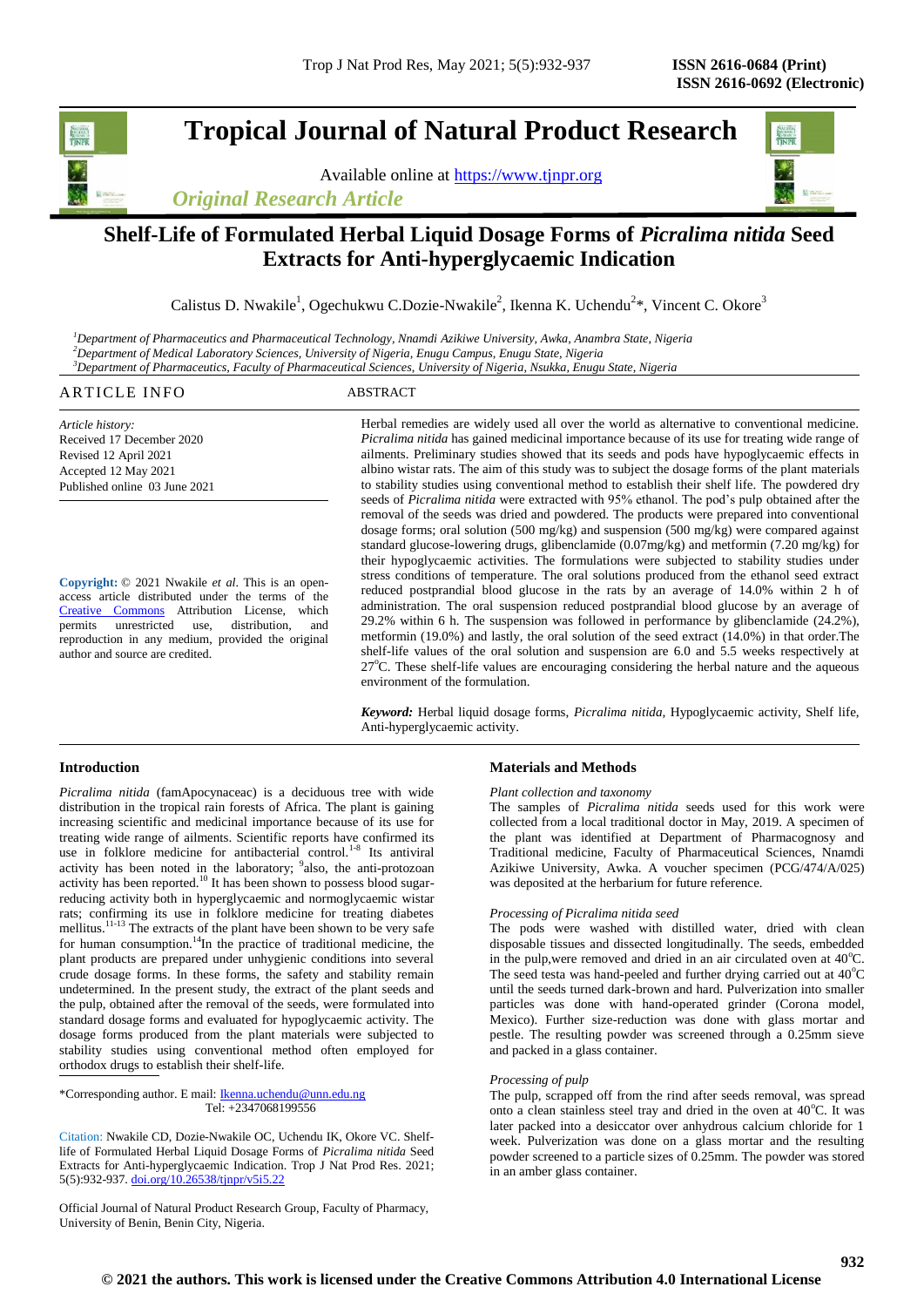#### *Preparation of seed extract*

Approximately 500g of the seed powder was defatted in 1500 mL of n-hexane for 24 h with intermittent agitation. The residue was dried in a hot air oven at  $40^{\circ}$ C. Thereafter, the residue was packed into a flatbottom flask of 1000 mL capacity. Ethanol (95%) was poured into the flask with the powder to ethanol ratio in 1:3. The flask was agitated occasionally and the maceration was allowed for 24 h. The mixture was passed through a muslin cloth and finally filtered through suction pump. The resulting filtrate was poured into a stainless tray and allowed to dry in an oven at  $40^{\circ}$ C. The resulting resinous extract was packed into a clean dried wide mouthed glass container and stored in a refrigerator.

#### *UV absorption spectra and calibration curve of seed extract solution*

A 0.2% w/v of seed extract was made in 80:20 aqueous ethanol. Further dilution was done with the blank. The mixture was filtered using filter paper (Watman No1). About 2ml of the resulting solution was scanned using UV/VIS spectrophotometer (Uncon, USA).

Thereafter, oral solution concentrations (90 mg/ml, 100 mg/ml, 110 mg/ml, 120 mg/ml, 130 mg/ml, 140 mg/ml and 145 mg/ml); and suspension concentrations (125 mg/ml, 150 mg/ml, 175 mg/ml, 200 mg/ml and 250 mg/ml) of the seed extract were made and their absorbance's read in the spectrophotometer.

#### *Preparation of seed extract into suspension*

Preliminary formulation and evaluation of 12 batches were done with varying amount of pulp and sodium carboxylmethyl cellulose (NaCMC) as suspending agents as well as equal amounts of seed extract (100 mg/mL). propylparaben (0.02%), sodium benzoate (0.5%), sodium metabisulphate (0.5%), mannitol (5%) and water (to 5mL) were also employed. The batch containing 2% pulp and 1% NaCMC was chosen after evaluation using viscosity, sedimentation and content of active principle parameters. This batch was thereafter reformulated by triturating all the ingredients (except the seed extract) with aliquot quantity of water. The seed extract (200 g) was equally triturated separately with 200 mL of water. The two mixtures were thoroughly mixed using Silverson homogenizer (Gallenkamp, England). The suspension was stored in an amber glass container.

#### *Preparation of seed extract into oral solution*

Exactly the same constituents and method used for the preparation of the suspension were employed for this purpose. However, the suspension was finally filtered through a fine sieve cloth to obtain a clear solution.

#### *Hypoglycemic activities of prepared oral dosage forms*

Normoglycaemic albino wistar rats were used for the evaluation. The rats weighing between 200 and 250 g were housed in metallic cages under ambient temperature  $(25\pm3^{\circ}\text{C})$  and 12-hour light and dark periodicity. They were fed *adlibitum* on growers' chicken mash with unrestricted access to water. The animals were allowed to acclimatize for 2 weeks before commencing the experiment. Prior to the administration of the formulations, the rats were removed from feedlots and allowed to starve for 2 h before administration of the formulations. Blood glucose reduction was monitored from tail nips under anesthesia at 0-, 1-, 2-, 3-, 4- and 6 h after administration of the formulations. One touch glucometer (life Scan, USA) was used for blood sugar measurement. The experimental protocol was approved by the institution animal ethics committee of the Nnamdi Azikiwe University Teaching Hospital (NAUTH/CS/66/Vol.11/48).

#### *Shelf-life determination of prepared dosage forms*

The oral dosage forms were subjected to stability studies. The initial concentrations of the dosage forms were determined with the aid of a calibration curve obtained from the solutions of the precipitated saponin glycosides. A solution of the suspension was achieved by filtration of the suspension. At weekly intervals, the concentrations of total saponins in the solution and filtered suspension dosage forms, stored at temperatures of 40 $^{\circ}$ C, 50 $^{\circ}$ C and 60 $^{\circ}$ C, were determined for 4 weeks. The data obtained were used to establish the shelf life using the appropriate Arhenius equation.

#### *Statistical analysis*

Data analysis was done using GraphPad prism version 7.0 (GraphPad, San Diego, CA, USA). The level of significance was tested using oneway analysis of variance (ANOVA), followed by the Tukey post hoc analysis. Probability levels less than  $0.05$  ( $p<0.05$ ) was considered significant.

#### **Results and Discussion**

Currently, research is on-going in various institutions towards formulating existing herbal drugs into pharmaceutical dosage forms. Preparation of medicinal plant products into conventional dosage forms is of urgent importance to preserve the potency and enhance the stability and safety of these herbal drugs. Formulation will also add value to the plant products by increasing their durability and acceptability, while retaining their pharmacological activities. This is necessary since herbal medicines now receive increasing amount of end user patronage.

In line with this objective, the formulation and evaluation of some components obtained from the pod of *Picralima nitida* into some dosage forms will go a long way to achieving a holistic utilization of these components from the plant. The plants' excellent agronomic potentials will ensure sustainability of inputs for the formulations.

Conventional orthodox anti-diabetic drugs correct hyperglycemia through one or more of the following mechanisms; supplementing insulin, improving insulin sensitivity, increasing insulin secretion from the pancreas and/or glucose uptake by tissue cells.<sup>15</sup>The effectiveness of hypoglycaemic herbs has been shown to be mediated by increasing insulin secretion (ginseng, bitter melon, aloes, B*iophytum sensitivum*), enhancing glucose uptake by adipose and muscle tissues (ginseng, bitter melon and cinnamon), inhibiting glucose absorption from intestine (myrcia and sanzhi) and inhibiting glucose production from hepatocytes (berberine, fenurgreek leaves).<sup>15</sup> However, mechanisms of action of *Picralima nitida* have not been elucidated but could be through any of the aforementioned means and more likely through increasing insulin secretion from the pancreas as seen in glybenclamide and/or glucose uptake by tissue cells as seen in metformin.It has been shown that the sugar reducing effect of *Picralima nitida* resides in the saponins (Okonta and Aguwa 2007).<sup>16</sup>The plant seed extract showed maximum UV absorption at 299nm (Figure 1).



**Figure 1:** Spectra of seed extract in 80:20 aqueous ethanol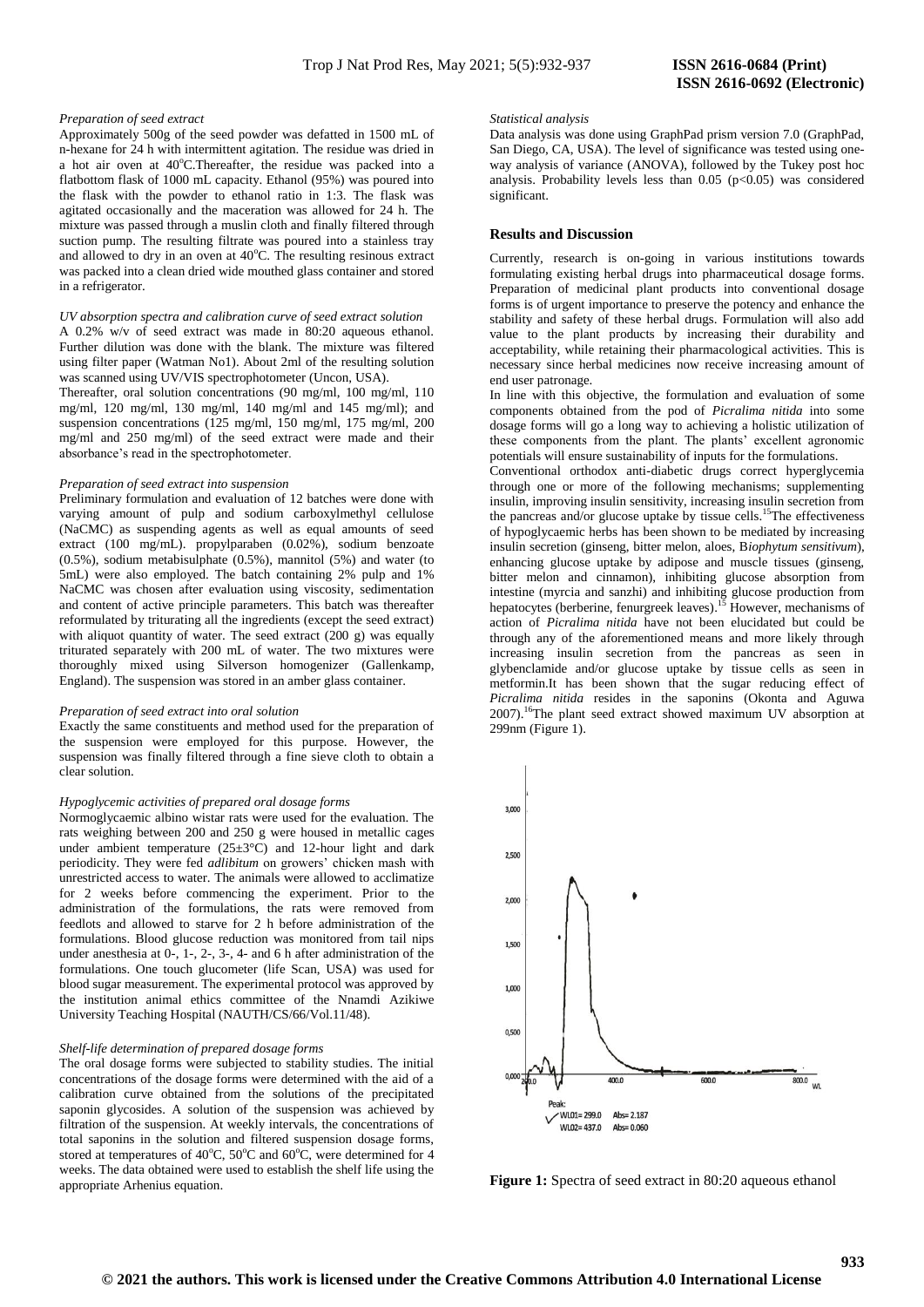This absorption range houses the entire saponins responsible for the hypoglycemic activity.<sup>1718</sup>With this peak, the concentrations of total saponins in the solution and suspension dosage forms were estimated using a calibration curve obtained from total precipitated saponins (Figure 2). Studies have shown that the seed extract and the pulp displayed hypoglycemic activity; with the activity of the seed extract lasting for three hours and the pulp showing sustained release effect.<sup>1</sup> Preliminary formulations of 12 batches of the suspension were carried out using NaCMC and the pulp as suspending agents. The best performing suspension dosage forms were reformulated as well as the formulation of the solution dosage form of the seed extract. The reformulated suspension and solution were evaluated for antihyperglycemic property using glibenclamide and metformin as positive controls. The suspension's  $N_{\text{adir}}$  value of 29.2% is statistically significant at 5 %  $\alpha$ -level (Table 1).

The suspension is followed in performance by glibenclamide (24.2%), metformin (19.0%) and lastly, the oral solution of the seed extract (14.0%) in that order.The formulated oral solution and suspension were subjected to storage at temperatures of  $40^{\circ}$ C,  $50^{\circ}$ C and  $60^{\circ}$ C for the purpose of determining their stability. The concentrations of the

saponins contained in the solution and suspension, determined at weekly intervals are shown in Figures 3 and 4. While the solution was degrading steadily (Figure 3), the suspension showed an initial rapid decline in concentration of total saponins as the solubilized saponin degrades (Figure 4). Then a gradual decline followed as those stored in the pulp begin to leach into the solution and undergo degradation. Some calculated stability parameters of the formulations are shown in Table 1. The shelf life values of the suspension and oral solution were similar and are shown to be 6.0 and 5.5 weeks respectively at  $27^{\circ}$ C using conventional shelf life determination procedures. The calculated shelf lives of the oral suspension and oral solution dosage forms were encouraging considering the herbal nature of the formulations in an aqueous environment. The shelf lives in aqueous conditions suggest that the saponins are relatively unstable in an aqueous formulation compared to orthodox drugs. It can be suggested that, instead, the products be formulated in dry forms for reconstitution prior to administration. However, research work is needed in this regards to further enhance and extend the shelf lifes of these dosage forms.



**Figure 2:** Calibration curve of the precipitated saponins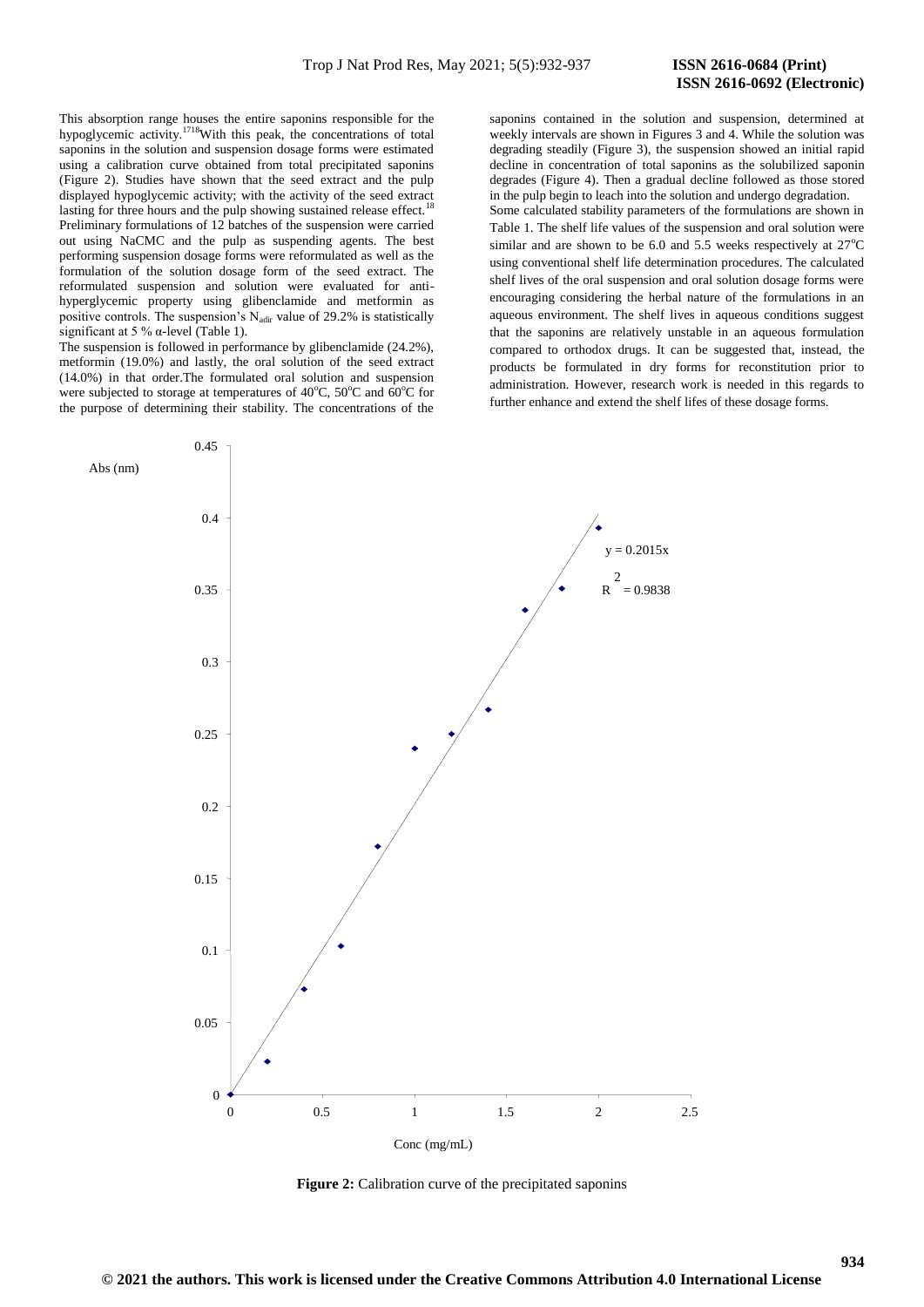| <b>Preparation</b> | Dose rate $(mg/kg)$ | $N_{\text{adir}}$ (% of baseline)* | $T_{\text{nadir}}$ (hour) ** | $K(s^{-1})$    | <b>Shelf-life</b> | (weeks)        |
|--------------------|---------------------|------------------------------------|------------------------------|----------------|-------------------|----------------|
|                    |                     |                                    |                              |                | $25^{\circ}$ C    | $27^{\circ}$ C |
| Suspension         | 500                 | 29.2                               | 6                            | 0.0191         | 6.1               | 5.5            |
|                    |                     |                                    |                              | $(0.0173)$ *** |                   |                |
| Solution           | 500                 | 14.0                               | 2                            | 0.0178         | 6.7               | 6.0            |
|                    |                     |                                    |                              | $(0.0158)$ *** |                   |                |
| Glibenclamide      | 0.07                | 24.2                               | 6                            |                |                   |                |
| Metformin          | 7.20                | 19.0                               | 6                            |                |                   |                |
|                    |                     |                                    |                              |                |                   |                |

**Table 1:** Dosage and stability parameters of formulated liquid dosage forms of *P. nitida*

\* N<sub>adir</sub> effect is the percentage maximum lowering of glucose level.\*\*T<sub>nadir</sub>is the time taken to achieve Nadir effect \*\*\* = K<sub>25</sub>



**Figure 3:** Concentration of total saponins Vs time for oral solution stored at different temperatures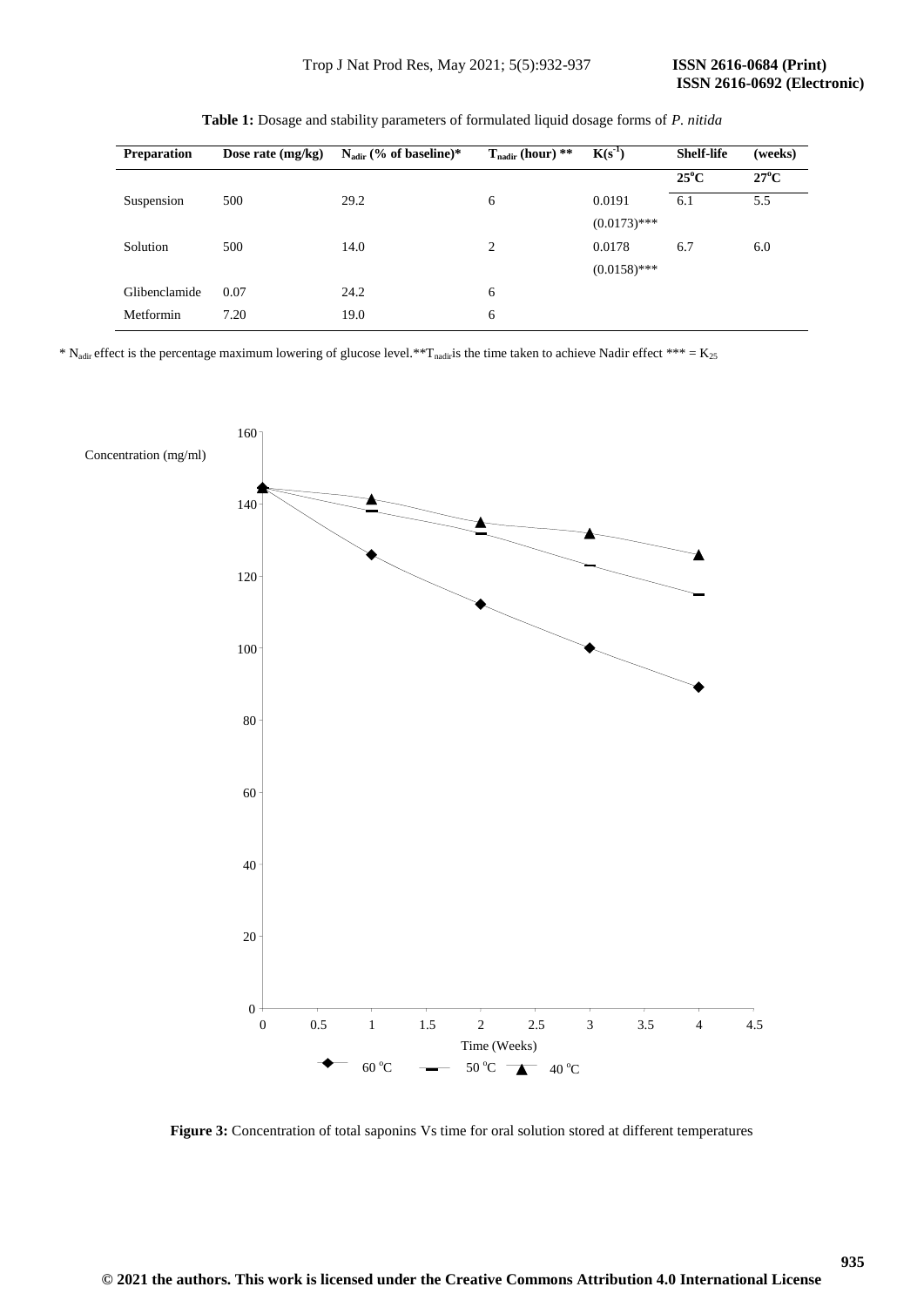

**Figure 4:** Concentration of total saponins Vs time for the suspension at different temperatures

#### **Conclusion**

The various components of the *Picralima nitida* which have previously been shown to possess hypoglycaemic activity were used to formulate suspension and solution dosage forms for hyperglycemic indications. The suspension dosage forms with blood glucose reduction of 29.2% performs better than the two positive controls employed which includes glibenclamide with 24.2% blood glucose reduction and metformin with 19.0 % blood glucose reduction. The solution dosage form has the least blood glucose reduction of 14%. Conventional stability study protocols were employed to establish their shelf lives. The suspension dosage form was found to have a shelf life of 6 weeks while the solution dosage form has 5.5 weeks as its shelf life. These findings are promising considering the herbal nature of the formulations.

#### **Conflict of interest**

The authors declare no conflicts of interest.

#### **Authors' declaration**

The authors hereby declare that the work presented in this article is original and that any liability for claims relating to the content of this article will be borne by them.

#### **Acknowledgement**

The authors wish to acknowledge traditional doctor Polycarp Ejikeme from OtukweIhembosi in Ekwusigo Local government area of Anambra State Nigeria for providing the *Picralima nitida* seeds used in this study.

#### **References**

- 1. Opoku-Agyemang T, Amponsah MP, Bonnah SG, Mensah KB, Jarikre TA, Emikpe BO. Field Evaluation of Some Selected Medicinal Plants for the Treatment of Piglet DiarrhoeaIn Ghana. Afr J Biomed Res. 2020; 23(1):107-110.
- 2. Onyechi KK and Igwegbe CA. Determination of shelf life of Picralima nitida, ciprofloxacin and pefloxacin using bio-based